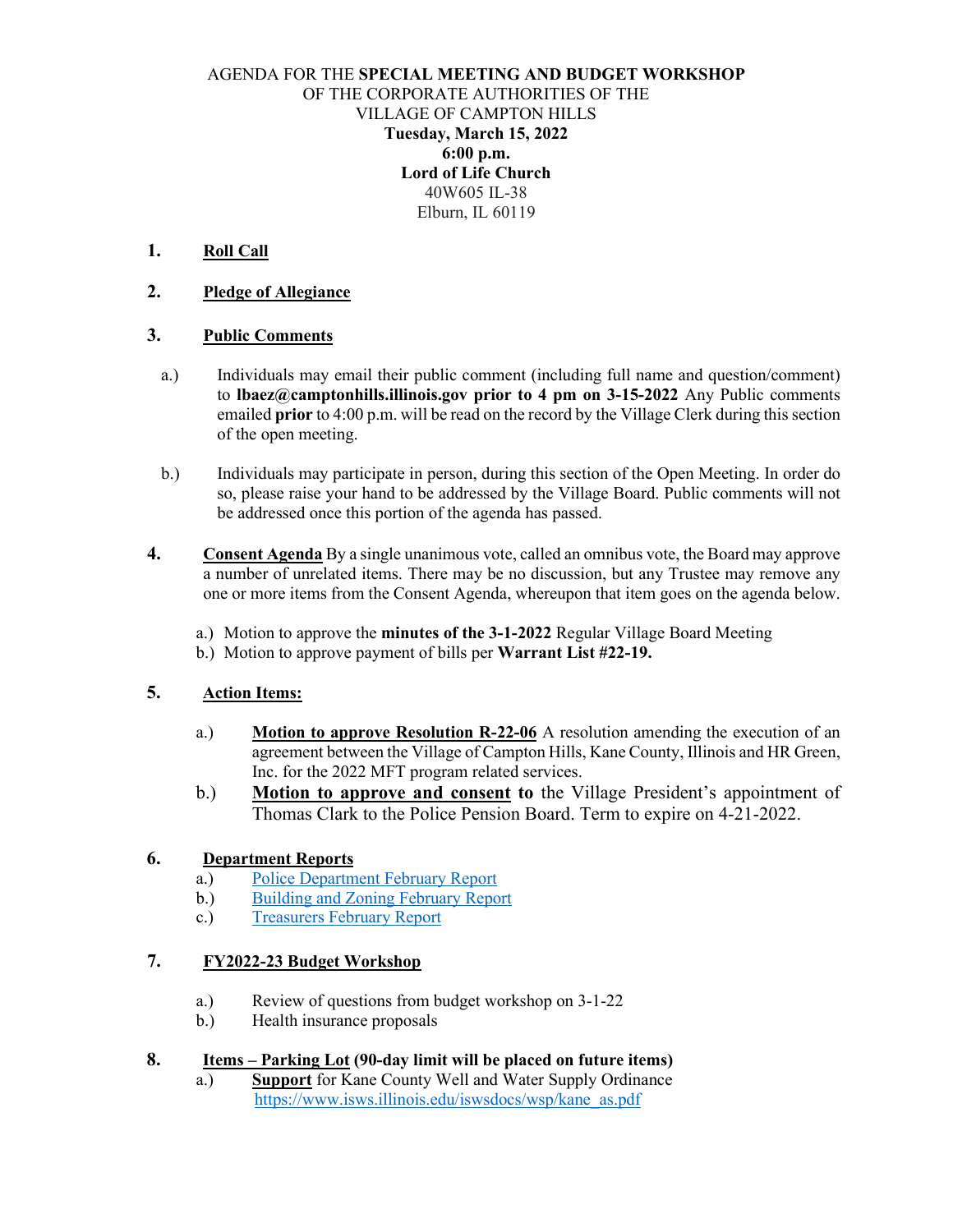- **9. Additional Informational Items**, Updates and Follow-up Reports from the Village President, Trustees, Village Administrator, Village Attorney, or Village Staff.
- **10. CLOSED SESSION:** Move that the Village Board go into closed session as permitted by the Open Meetings Act to discuss one or more of the following matters:
	- a.) Litigation that is filed and pending or is probable or imminent.  $2(c)(11)$
	- b.) Collective negotiating matters.  $2(c)(2)$
	- c.) Appointment, employment, compensation, discipline, performance, or dismissal of specific employees or officials, including legal counsel.  $2(c)(1) \& (3)$
	- d.) Section 2.06(d) of Open Meetings Act (5 ILCS 120/2.06(d)) requires that public bodies review minutes of closed meetings for potential release approximately every six months.

#### **11. Potential Action Pertaining to Closed Session**

**12. Next Meeting**: Tuesday, April 5, 2022

#### **13. Adjournment**

#### **Mission Statement**

Entrusted by its citizens, the Village of Campton Hills is dedicated to delivering municipal services in the most responsive, cost effective and efficient/proficient manner. Campton Hills is committed to upholding high quality of life standards by supporting its school districts, maintaining family values and agriculture traditions, preserving natural resources, encouraging environmental stewardship, supporting passive and active recreational opportunities, honoring rural heritage and generating a strong business foundation for present and future residents and visitors.

#### **Vision Statement**

Residents of the Village of Campton Hills wish to maintain the semi-rural quality of their environment and its associated lifestyle. They wish to control their own destiny, act so that property values increase over time at a greater rate than market averages and insure the continue excellence of the schools that educate their children.

The Village of Campton Hills will be an aesthetically appealing, fiscally viable, family-oriented community striving to provide excellent educational, social, recreational, and cultural opportunities. The Village will foster a strong residential and business community, with concern for ecological stewardship while cooperating with other governmental bodies and agencies. Campton Hills will also work with area school districts to provide an exceptional education for their children. Campton Hills will strive to be an inviting and safe community that provides for the quality of life needs of its residents while preserving its character and heritage.

#### **Note:**

The Village of Campton Hills, in compliance with the Americans with Disabilities Act (ADA), requests that persons with disabilities requiring accommodations to allow observance of and/or participation in this meeting or having questions about accessibility of the meeting facilities contact the Village Administrator (the Village's ADA Coordinator) at (630) 524-6252, at least 24 hours in advance of the meeting date.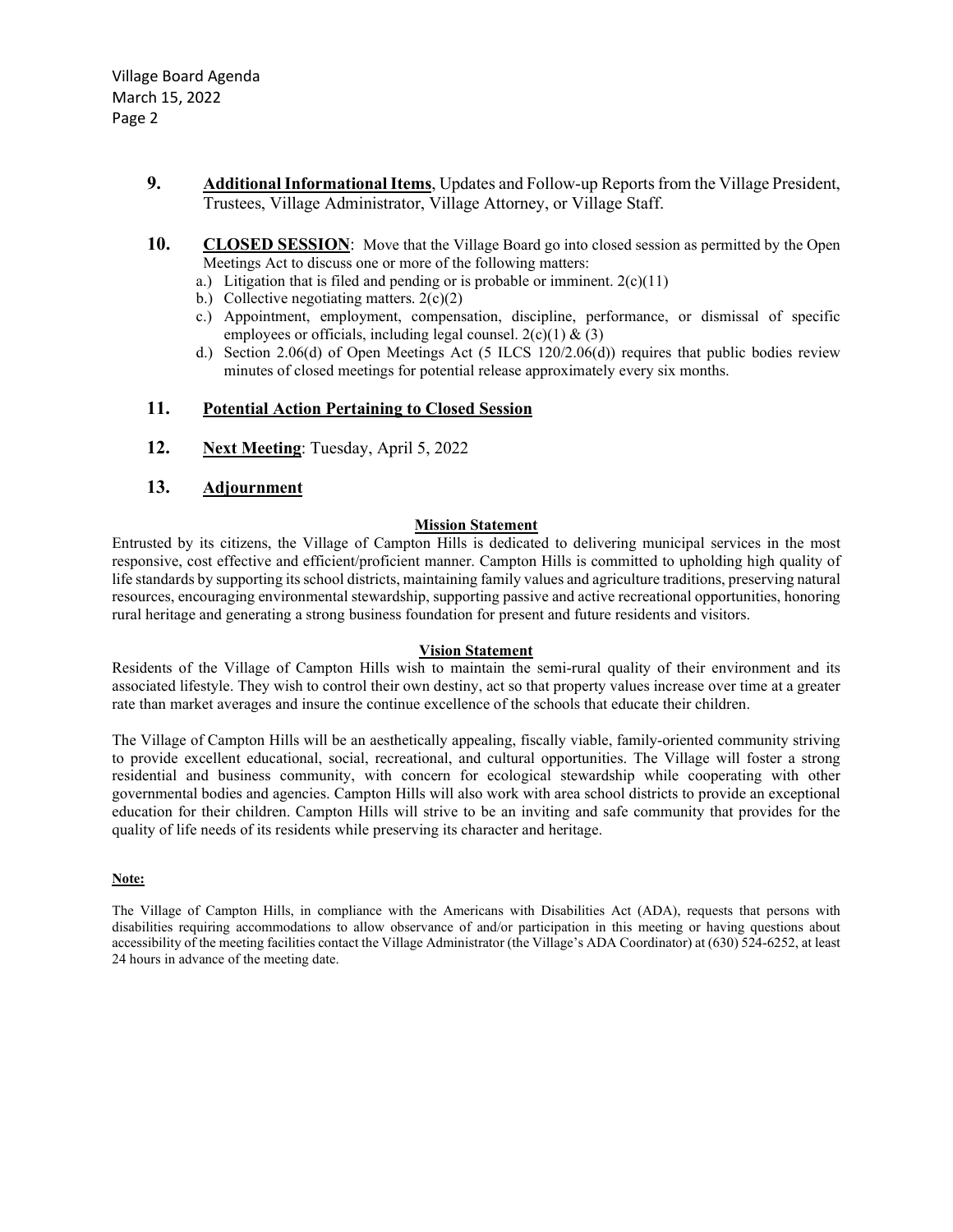### MEETING MINUTES FOR THE SPECIAL MEETING AND BUDGET WORKSHOP OF THE CORPORATE AUTHORITIES OF THE VILLAGE OF CAMPTON HILLS **Tuesday, March 1, 2022**  6:00 P.M.

### **Lord of Life Church**  40W605 IL-38 Elburn, IL 60119

#### **\*All Public Meetings are recorded.**

**Call to Order** - President Tyrrell called the meeting to order at 6:12 pm.

**1. Roll Call** – Clerk Baez called the roll

| <i><b>Absent</b></i> | <b>Also Present</b>                          |
|----------------------|----------------------------------------------|
|                      | Trustee George (7:02) Administrator Burchard |
|                      | Clerk Baez                                   |
|                      | Chief Millar                                 |
|                      | Treasurer Flakus                             |
|                      | Michael O'Dwyer - Finance Committee          |
|                      | Jon Olson – Finance Committee                |
|                      | Debra Stombres – Finance Committee           |
|                      | $Kim Muhr - Member of the Public$            |
|                      |                                              |

**2. Pledge of Allegiance** – President Tyrrell led those in attendance the Pledge of Allegiance.

#### **3. Public Comments** – **Limited to 3 minutes per individual**

None

- **4. Consent Agenda** [By a single unanimous vote, called an omnibus vote, the Board may approve a number of unrelated items. There may be no discussion, but any Trustee may remove any one or more items from the Consent Agenda, whereupon that item goes on the agenda below.] Motion to approve **item A** made by Trustee White Eagle, seconded by Trustee Millette.
	- **a.)** Motion to approve the **minutes of the 2-15-2022** Regular Village Board Meeting

| Roll Call: | [AYES: 5]<br>White Eagle<br>Millette<br>Cappell | [NAYES: 0] | George | [ABSENT: 1] [ABSTAIN: 0] Motion CARRIED |
|------------|-------------------------------------------------|------------|--------|-----------------------------------------|
|            | McKelvie<br>Muncie                              |            |        |                                         |

\*Treasuer Flakus pulled **item b** of the Consent Agenda to amend (name change only) from Wasco Nursery to Wasco Sanitary District.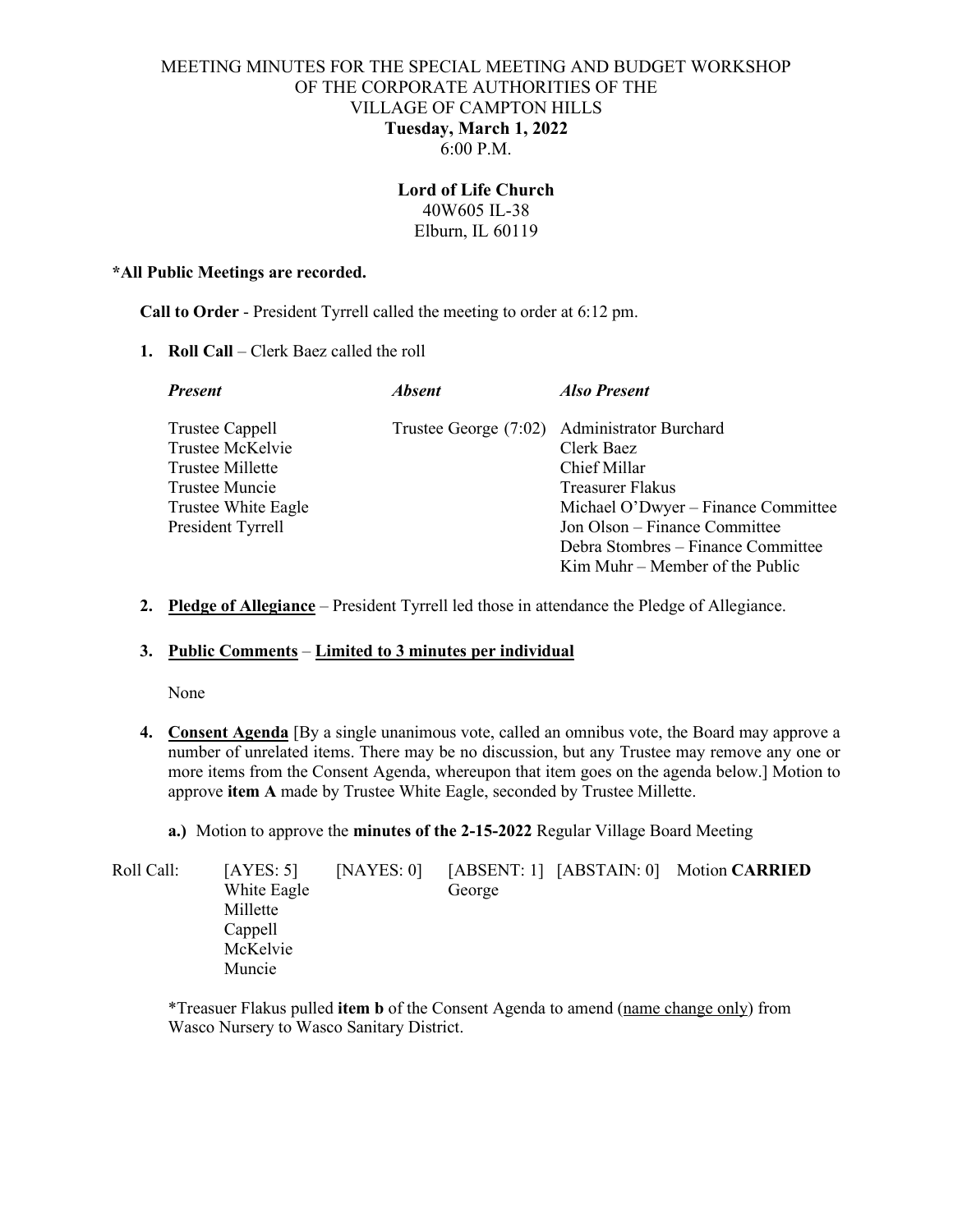Village Board of Trustees Meeting of March 1, 2022

Page 2

**b.)** Motion to approve payment of bills per **Amended** -**Warrant List #22-18.** Made by Trustee Muncie, seconded by Trustee Cappell.

Roll Call: [AYES: 5] [NAYES: 0] [ABSENT: 1] [ABSTAIN: 0] Motion **CARRIED** Muncie George Cappell McKelvie Millette White Eagle

### **5. Action Items**

a. **Motion to approve Resolution R-22-05** engagement letter for Lauterbach & Amend, LLP to prepare the Plice GASBB 67/68. Motion made by Trustee White Eagle, seconded by Trustee Muncie.

Roll Call: [AYES: 5] [NAYES: 0] [ABSENT: 1] [ABSTAIN: 0] Motion **CARRIED White Eagle** George Muncie Cappell McKelvie Millette

**9. CLOSED SESSION**: Move that the Village Board go into closed session as permitted by the Open Meetings Act to discuss one or more of the following matters:

- a.) Litigation that is filed and pending or is probable or imminent.  $2(c)(11)$
- b.) Collective negotiating matters.  $2(c)(2)$
- c.) **\***Appointment, employment, compensation, discipline, performance, or dismissal of specific employees or officials, including legal counsel.  $2(c)(1) \& (3)$

**Motion to move into Closed Session** at 6:23 pm. made by Trustee Millette, seconded by Trustee McKelvie

| Roll Call: | [AYES: 5]   | NAYES: 0 |        | [ABSENT: 1] [ABSTAIN: 0] Motion CARRIED                                         |
|------------|-------------|----------|--------|---------------------------------------------------------------------------------|
|            | Millette    |          | George |                                                                                 |
|            | McKelvie    |          |        |                                                                                 |
|            | Cappell     |          |        |                                                                                 |
|            | Muncie      |          |        |                                                                                 |
|            | White Eagle |          |        |                                                                                 |
|            |             |          |        | Motion to Invite Chief Millar and Administrator Burchard Motion made by Trustee |

**Motion to Invite** Chief Millar and Administrator Burchard. Motion made by Trustee Millette, seconded by Trustee Cappell.

|  |  |  |  |  | Voice Vote: [AYES: 5] [NAYES: 0] [ABSENT: 1] [ABSTAIN: 0] Motion CARRIED |
|--|--|--|--|--|--------------------------------------------------------------------------|
|--|--|--|--|--|--------------------------------------------------------------------------|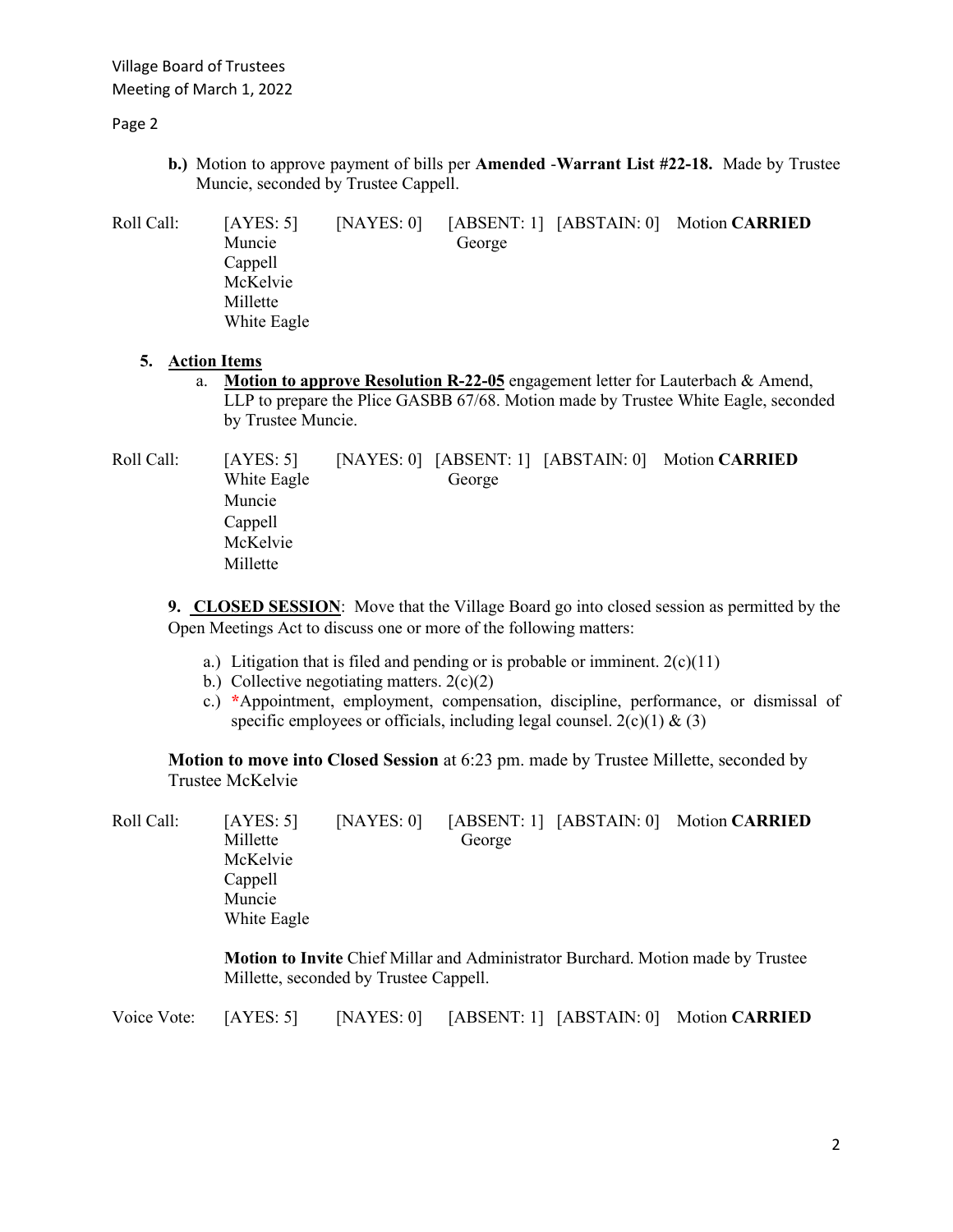Village Board of Trustees Meeting of March 1, 2022

Page 3

**Motion to come out of Closed Session** at **6:37 p.m**. made by Trustee Millette, seconded by Trustee Cappell

Roll Call: [AYES: 5] [NAYES: 0] [ABSENT: 1] [ABSTAIN: 0] Motion **CARRIED Millette** George Cappell McKelvie Muncie White Eagle

Roll Call to **reconvene into Open Special Meeting at 6:41 p.m.** 

| Roll Call: | <b>Present</b>    | <b>Absent</b> |
|------------|-------------------|---------------|
|            | Cappell           | George        |
|            | McKelvie          |               |
|            | Millette          |               |
|            | Muncie            |               |
|            | White Eagle       |               |
|            | President Tyrrell |               |
|            |                   |               |

#### **6. FY2022-23 Budget Workshop**

Draft FY2022/2023 budget packets, which included highlights and explanations of the 2022/2023 budget process along with pie charts of FY2023 Revenues and FY2023 Requested Expenditures, were available to each Board member.

Finance Committee Member Michael O'Dwyer explained the process, as done in years past, of going through the funds (listed below) line by line of anything over \$1,000. make any suggestions/recommendations along the way. Continues to be conservative with the budget at 95% calculation rate.

- a.) **General Fund revenues and expenditures**
- b.) **Motor Fuel Tax Fund**
- c.) **Road and Bridge Fund**
- d.) **Capital Projects Fund**
- e.) **Police Pension Fund**

Administrator Burchard shared her screen and Treasurer Flakus brought up the live document of the budget so adjustments can be made along the way as recommended and the audience could see the formulas of calculations within each cell of the spreadsheet.

Administrator Burchard and Chief Millar were also very instrumental in presenting the draft FY2022/FY2023 and answering any questions.

It was suggested, that in making updates and changes to the budget, to have documents time and date stamped on the latest version.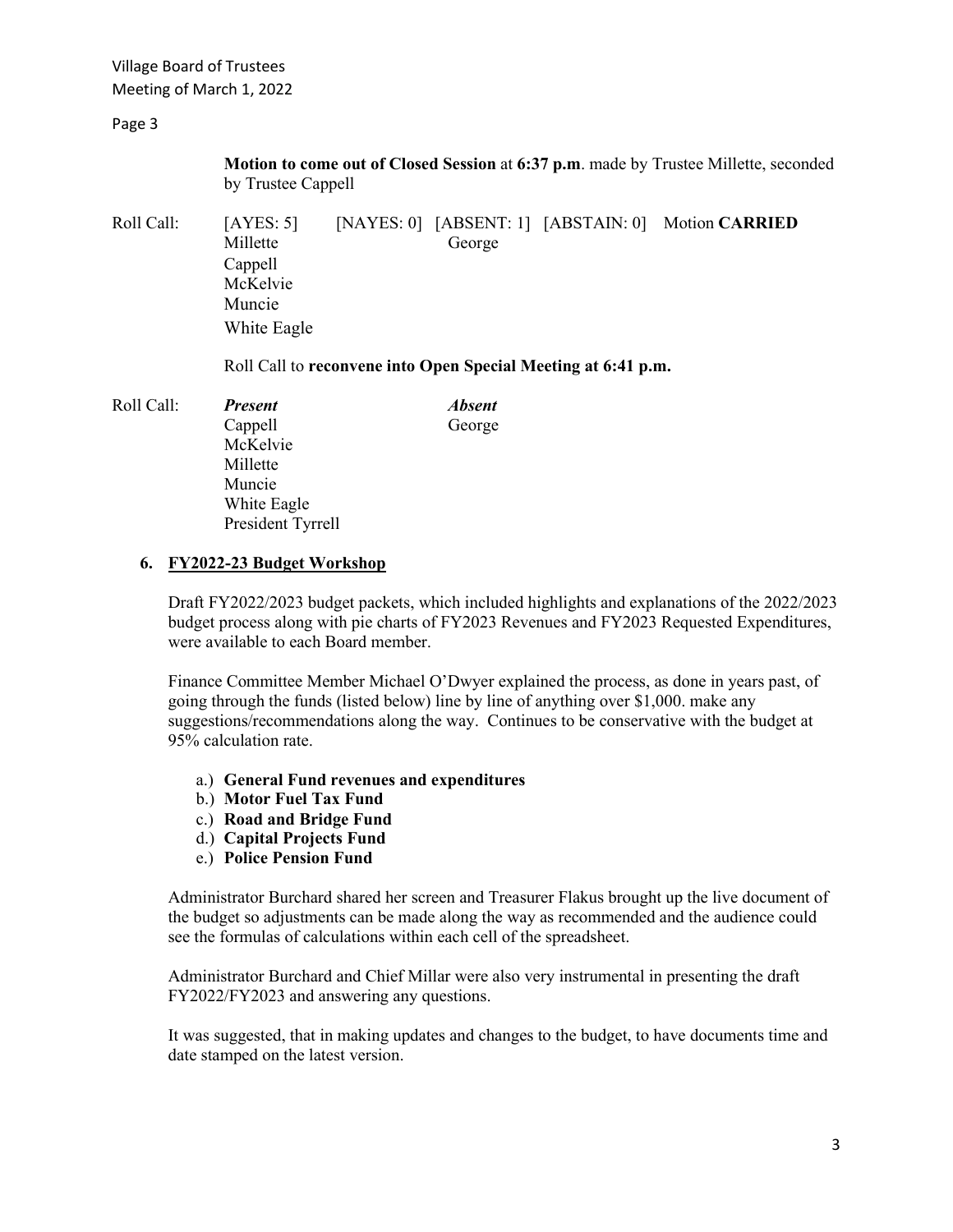#### Page 4

**7. Items – Parking Lot (90-day limit will be placed on future items)** a) **Support** for Kane County Well and Water Supply Ordinance <https://www.isws.illinois.edu/iswsdocs/wsp/kane>

**8. Additional Informational Items**, Updates and Follow-up Reports from the Village President, Trustees, Village Administrator, Village Attorney, or Village Staff.

## **\*\*Moved up in the agenda before the Budget Workshop took place.**

**9. CLOSED SESSION**: Move that the Village Board go into closed session as permitted by the Open Meetings Act to discuss one or more of the following matters:

- d.) Litigation that is filed and pending or is probable or imminent.  $2(c)(11)$
- e.) Collective negotiating matters.  $2(c)(2)$
- f.) **\***Appointment, employment, compensation, discipline, performance, or dismissal of specific employees or officials, including legal counsel.  $2(c)(1) \& (3)$

#### **10. Potential Action Pertaining to Closed Session**

Motion to authorize the Village Attorney to draft a settlement statement regarding the discussion that took place in Closed Session. Motion made by Trustee White Eagle, seconded by Trustee McKelvie.

Roll Call: [AYES: 5] [NAYES: 0] [ABSENT: 0] [ABSTAIN: 1] Motion **CARRIED** *White Eagle* George McKelvie Cappell Millette Muncie

**11. Next Meeting** - Tuesday, March 15, 2022 at 6 p.m. Lord of Life Church

**\***President Tyrrell thanked Denise and Rebekah for all the work that was put into creating the budget along with Jon, Michael and Debra from the Finance Committee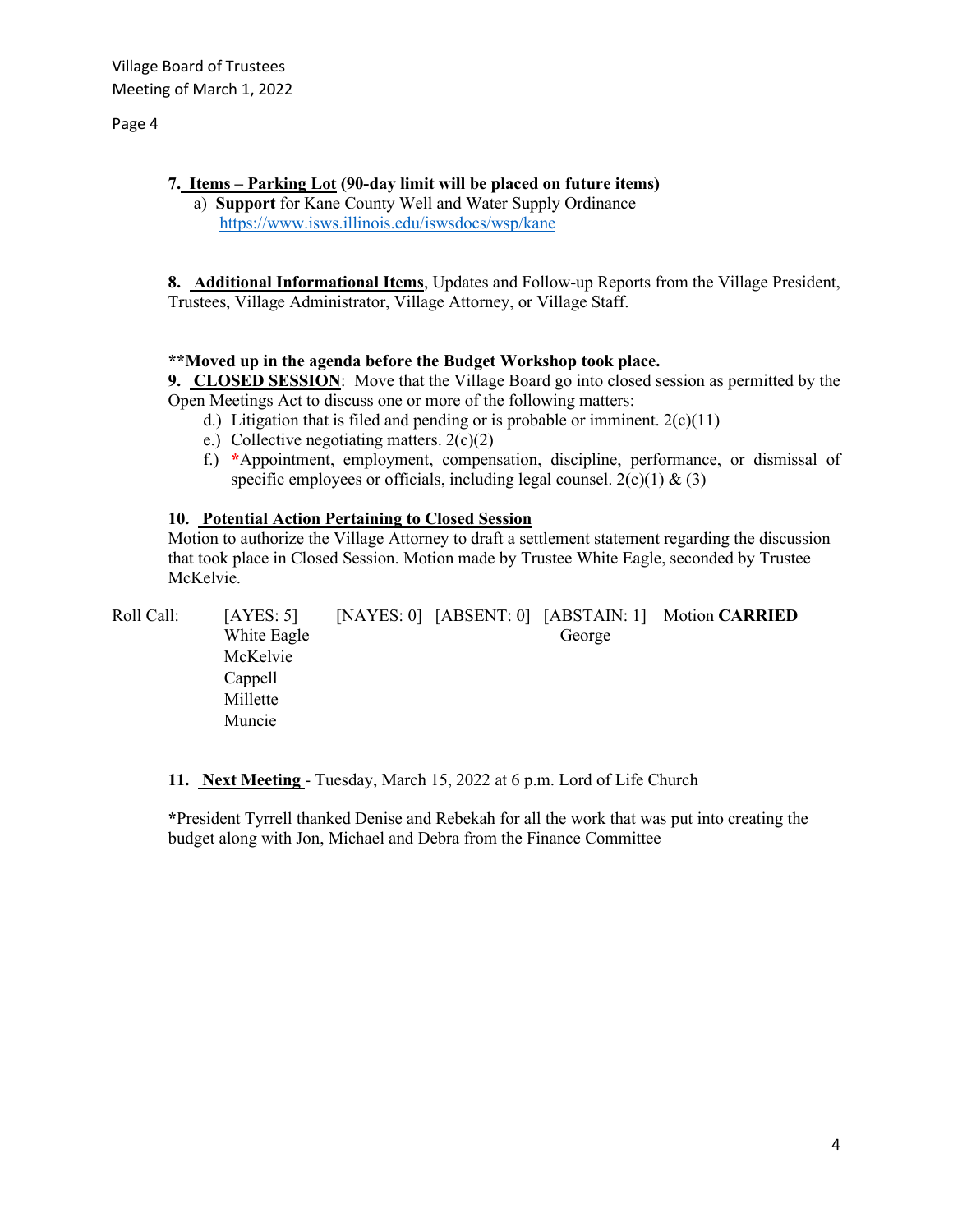Village Board of Trustees Meeting of March 1, 2022

Page 5

# **12. Adjournment**

Motion to **Adjourn** the Special meeting, motion made by Trustee Cappell, seconded by Trustee Muncie.

Voice Vote: [AYES: 6] [NAYES: 0] [ABSENT: 0] [ABSTAIN: 0] Motion **CARRIED**

Meeting adjourned at 9:09 p.m

\_\_\_\_\_\_\_\_\_\_\_\_\_\_\_\_\_\_\_\_\_\_\_\_\_\_\_\_\_\_\_\_\_\_\_\_\_\_\_\_\_\_\_\_\_\_\_\_\_\_\_\_

\_\_\_\_\_\_\_\_\_\_\_\_\_\_\_\_\_\_\_\_\_\_\_\_\_\_\_\_\_\_\_\_\_\_\_\_\_\_\_\_\_\_\_\_\_\_\_\_\_\_\_\_ \_

Approved this 15<sup>th</sup>. day of March, 2022

Michael Tyrrell Village President

Lynn Baez Village Clerk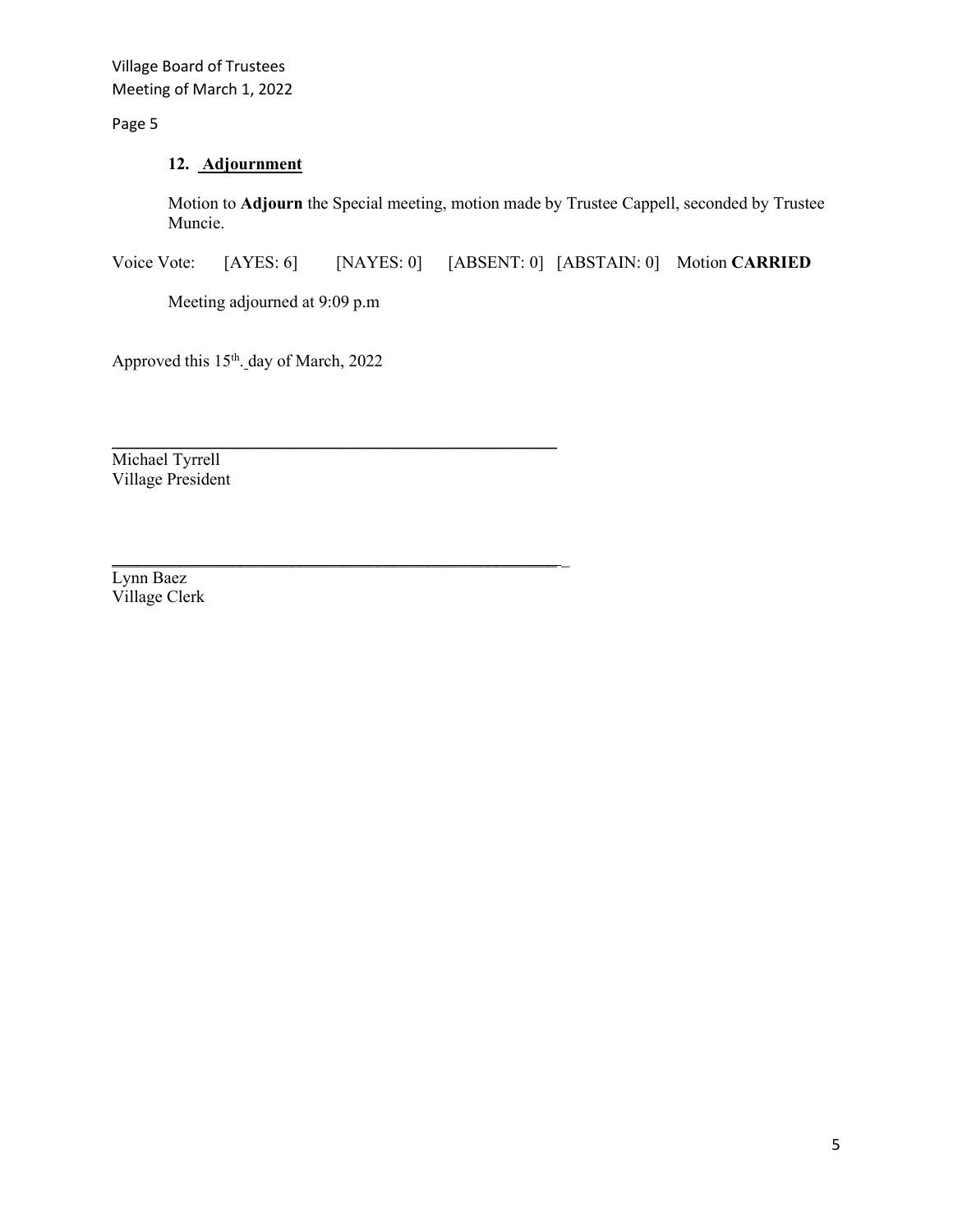| Village of Campton Hills IL | <b>Warrant #22-19</b><br>Report dates: 3/7/2022-3/11/2022 |                                        | Page: 1<br>Mar 08, 2022 04:56PM |
|-----------------------------|-----------------------------------------------------------|----------------------------------------|---------------------------------|
| <b>Invoice Number</b>       | <b>Description</b>                                        | <b>GL Account and Title</b>            | <b>Total Cost</b>               |
| <b>Aflac</b>                |                                                           |                                        |                                 |
| 031162                      | January 2022 Supplemental Insurance Premiums              | 10-21-4510 Health & Dental Insurance   | \$800.54                        |
| 031162                      | January 2022 Supplemental Insurance Premiums              | 10-11-4510 Health & Dental Insurance   | \$158.04                        |
| Total Aflac:                |                                                           |                                        | \$958.58                        |
| <b>Amazon Business</b>      |                                                           |                                        |                                 |
| 1KYJ-1WCF-P                 | Copier Paper PD portion                                   | 10-21-6510 Office Supplies             | \$66.17                         |
| 1KYJ-1WCF-P                 | <b>Copier Paper Admin Portion</b>                         | 10-11-6510 Office Supplies             | \$154.40                        |
| 1KYJ-1WCF-P                 | Office Supplies - stapler, scissors etc.                  | 10-11-6510 Office Supplies             | \$131.22                        |
|                             | <b>Total Amazon Business:</b>                             |                                        | \$351.79                        |
|                             | <b>B&amp;F Construction Code Services Inc</b>             |                                        |                                 |
| 58411                       | CH-22-0022 Elevation Plan Review                          | 10-31-5350 Inspection Services         | \$1,116.82                      |
| 58420                       | CH-22-0029 Elevation Plan Review                          | 10-31-5350 Inspection Services         | \$150.00                        |
| 58423                       | CH-22-0028 Additions/Alterations Plan Review              | 10-31-5350 Inspection Services         | \$389.98                        |
| 58444                       | CH-22-0034 Elevation Plan Review                          | 10-31-5350 Inspection Services         | \$150.00                        |
|                             | <b>Total B&amp;F Construction Code Services Inc:</b>      |                                        | \$1,806.80                      |
|                             | <b>Campton Township Highway District</b>                  |                                        |                                 |
| 220225                      | Plato Rd Salting/plowing - 2/24/2022 & 2/25/2022 - equip  | 13-00-5160 Maint, Sycs. - Snow Removal | \$1,170.00                      |
| 220225                      | Plato Rd Salting/plowing - 2/24/2022 & 2/25/2022 - materi | 13-00-5160 Maint. Svcs. - Snow Removal | \$1,378.72                      |
| 220225                      | Plato Rd Salting/plowing - 2/24/2022 & 2/25/2022 - labor  | 13-00-5160 Maint. Svcs. - Snow Removal | \$808.50                        |
| <b>VCH220228RR</b>          | January 2022 - MFT Allotment                              | 13-00-5810 IGA - Campton Township HD   | \$10,758.52                     |
| <b>VCH220228RR</b>          | January 2022 - MFT Transportion Renewal Allotment         | 13-00-5810 IGA - Campton Township HD   | \$7,538.64                      |
|                             | <b>Total Campton Township Highway District:</b>           |                                        | \$21,654.38                     |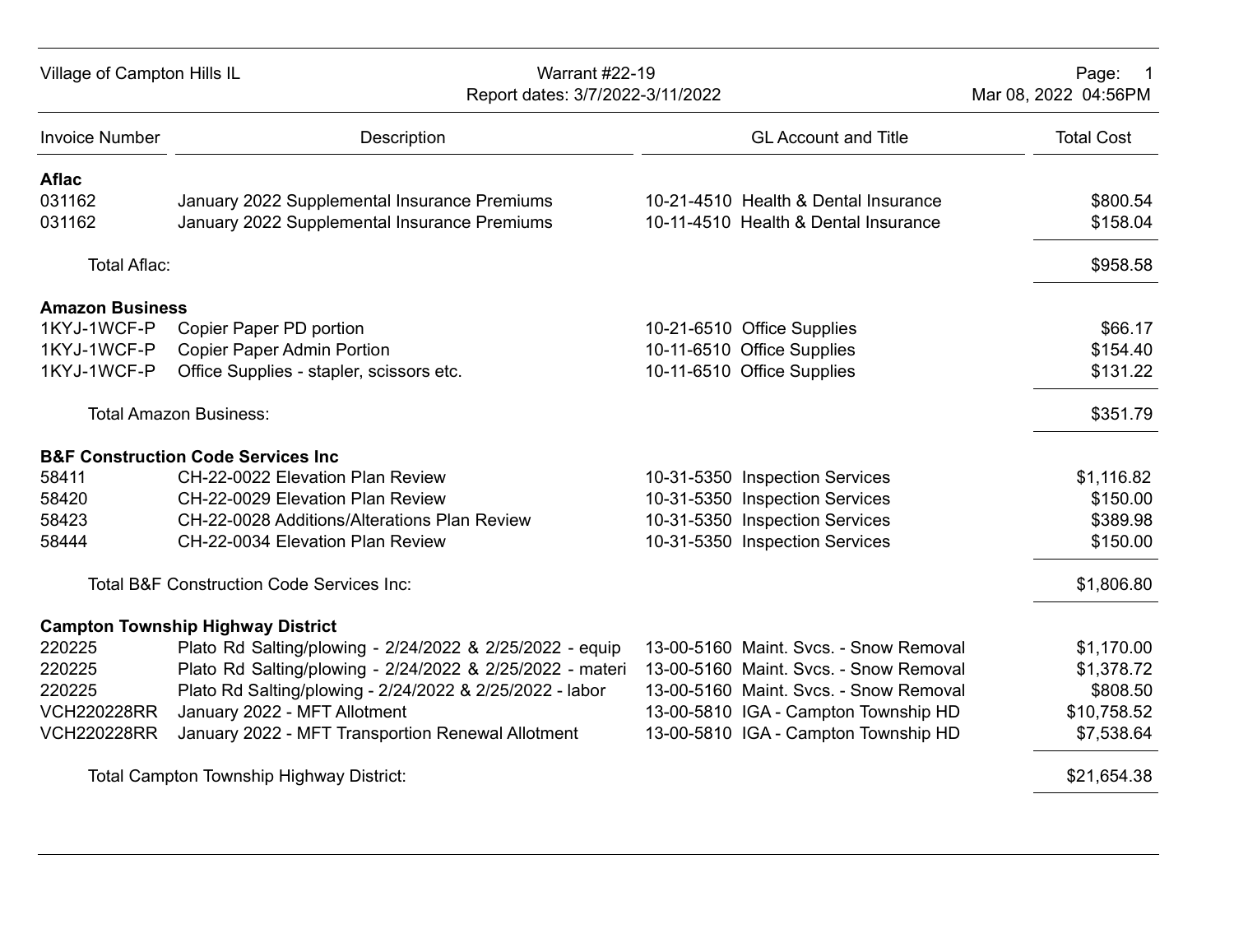| Village of Campton Hills IL |                                                  | <b>Warrant #22-19</b><br>Report dates: 3/7/2022-3/11/2022 |                                   | Page: 2<br>Mar 08, 2022 04:56PM |
|-----------------------------|--------------------------------------------------|-----------------------------------------------------------|-----------------------------------|---------------------------------|
| <b>Invoice Number</b>       | Description                                      |                                                           | <b>GL Account and Title</b>       | <b>Total Cost</b>               |
|                             | <b>Chicago Metropoloitan Agency for Plannin</b>  |                                                           |                                   |                                 |
| FY202-036                   | FY2022 - Local Contribution - CMAP               |                                                           | 10-01-5610 Dues and Subscriptions | \$423.72                        |
|                             | Total Chicago Metropoloitan Agency for Plannin:  |                                                           |                                   | \$423.72                        |
| <b>Circle K</b>             |                                                  |                                                           |                                   |                                 |
| 78823650                    | Fuel for squad cars                              | 10-21-6550 Auto Fuel                                      |                                   | \$165.94                        |
| Total Circle K:             |                                                  |                                                           |                                   | \$165.94                        |
| ComEd - #0936076041 Unit A  |                                                  |                                                           |                                   |                                 |
| 02252022INV                 | 01/27/2022 to 02/25/2022 Electric - Suite A      | 10-11-5710 Utilities                                      |                                   | \$74.44                         |
|                             | Total ComEd - #0936076041 Unit A:                |                                                           |                                   | \$74.44                         |
| ComEd - #1323117176         |                                                  |                                                           |                                   |                                 |
| 02282022INV                 | 01/28/2022 to 02/28/2022 Electric - Siren        | 10-11-5710 Utilities                                      |                                   | \$58.27                         |
| 02282022INV                 | 01/28/2022 to 02/28/2022 Electric - Siren        | 10-21-5710 Utilities                                      |                                   | \$24.97                         |
|                             | Total ComEd - #1323117176:                       |                                                           |                                   | \$83.24                         |
| ComEd - #2565128058         |                                                  |                                                           |                                   |                                 |
| 02282022INV                 | 01/28/2022 to 02/28/2022 Electric - Streetlights |                                                           | 14-00-5770 R & B Utilities        | \$753.82                        |
|                             | Total ComEd - #2565128058:                       |                                                           |                                   | \$753.82                        |
| ComEd - #3783090178         |                                                  |                                                           |                                   |                                 |
| 02282022INV                 | 01/28/2022 to 02/25/2022 Electric - VH           | 10-11-5710 Utilities                                      |                                   | \$429.27                        |
| 02282022INV                 | 01/28/2022 to 02/25/2022 Electric - VH           | 10-21-5710 Utilities                                      |                                   | \$183.98                        |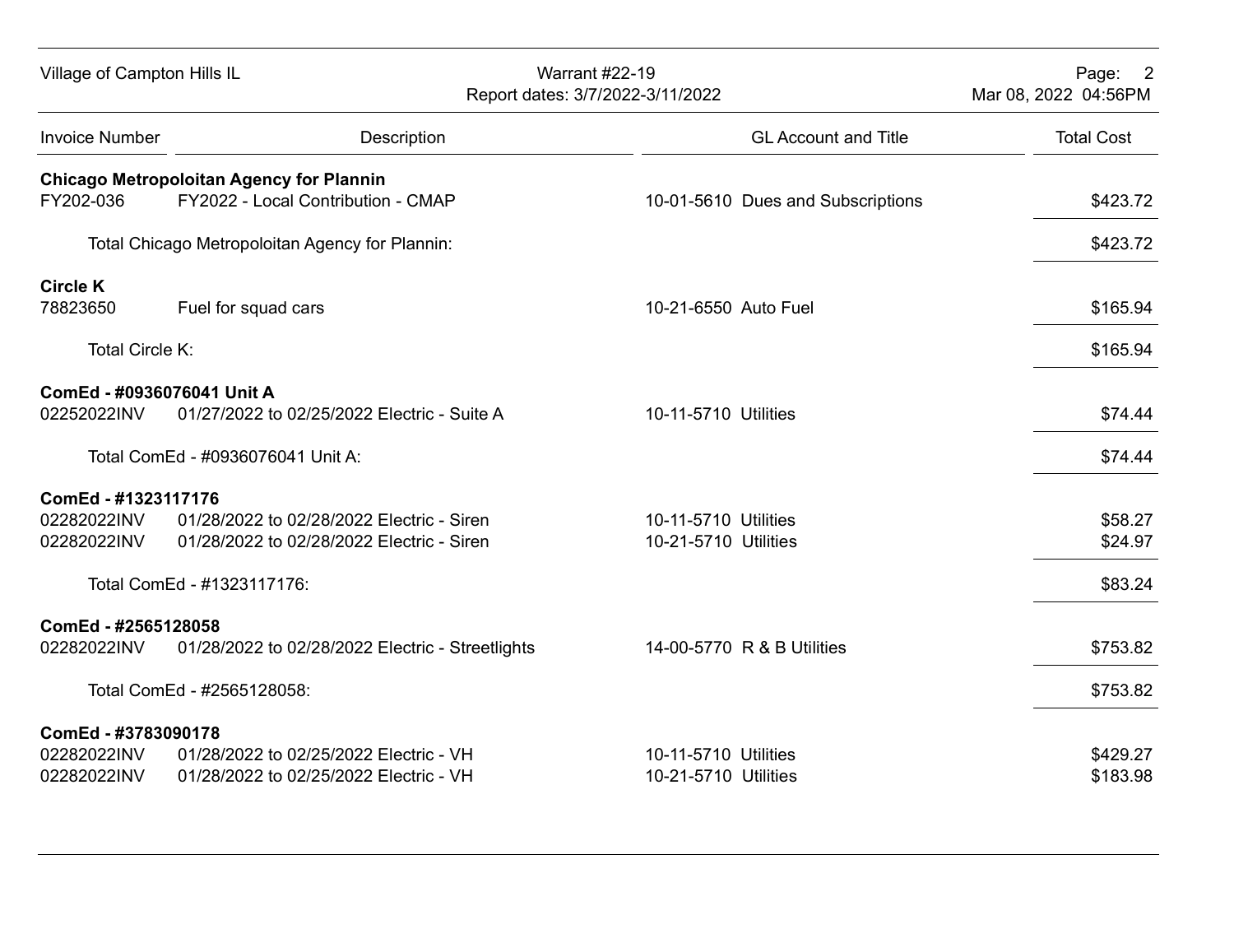| Village of Campton Hills IL |                                                    | <b>Warrant #22-19</b><br>Report dates: 3/7/2022-3/11/2022 | Page: 3<br>Mar 08, 2022 04:56PM |
|-----------------------------|----------------------------------------------------|-----------------------------------------------------------|---------------------------------|
| <b>Invoice Number</b>       | Description                                        | <b>GL Account and Title</b>                               | <b>Total Cost</b>               |
|                             | Total ComEd - #3783090178:                         |                                                           | \$613.25                        |
|                             | <b>First Communications, LLC</b>                   |                                                           |                                 |
| 123361471                   | March 2022 Telephones                              | 10-11-5540 Printing & Publishing                          | \$241.70                        |
| 123361471                   | March 2022 Telephones                              | 10-21-5540 Printing & Publishing                          | \$103.58                        |
|                             | Total First Communications, LLC:                   |                                                           | \$345.28                        |
| <b>Foremost Promotions</b>  |                                                    |                                                           |                                 |
| 700220                      | K9 Promotions - Coloring Books                     | 10-21-9380 K-9 Unit Expenditures                          | \$336.48                        |
|                             | <b>Total Foremost Promotions:</b>                  |                                                           | \$336.48                        |
| <b>GovTempsUSA LLC</b>      |                                                    |                                                           |                                 |
| 3907850                     | R Searl 02/06/2022 & 02/13/2022 weeks              | 10-31-5391 Contracts - B & Z Dept.                        | \$1,711.50                      |
|                             | Total GovTempsUSA LLC:                             |                                                           | \$1,711.50                      |
|                             | <b>Helping Hand IT Svcs &amp; Networking Inc</b>   |                                                           |                                 |
| 22-39792                    | HHIT Monthly invoice - March 2022                  | 10-11-5370 Information Tech - Admin                       | \$1,098.21                      |
| 22-39792                    | HHIT Monthly invoice - March 2022                  | 10-21-5370 Information Tech - Police                      | \$470.66                        |
|                             | Total Helping Hand IT Svcs & Networking Inc:       |                                                           | \$1,568.87                      |
|                             | <b>Inventory Trading Company</b>                   |                                                           |                                 |
| 202593                      | Village Sweatshirts & Shirts - Employee reimbursed | 10-21-4710 Uniforms Allowance                             | \$875.00                        |
|                             | <b>Total Inventory Trading Company:</b>            |                                                           | \$875.00                        |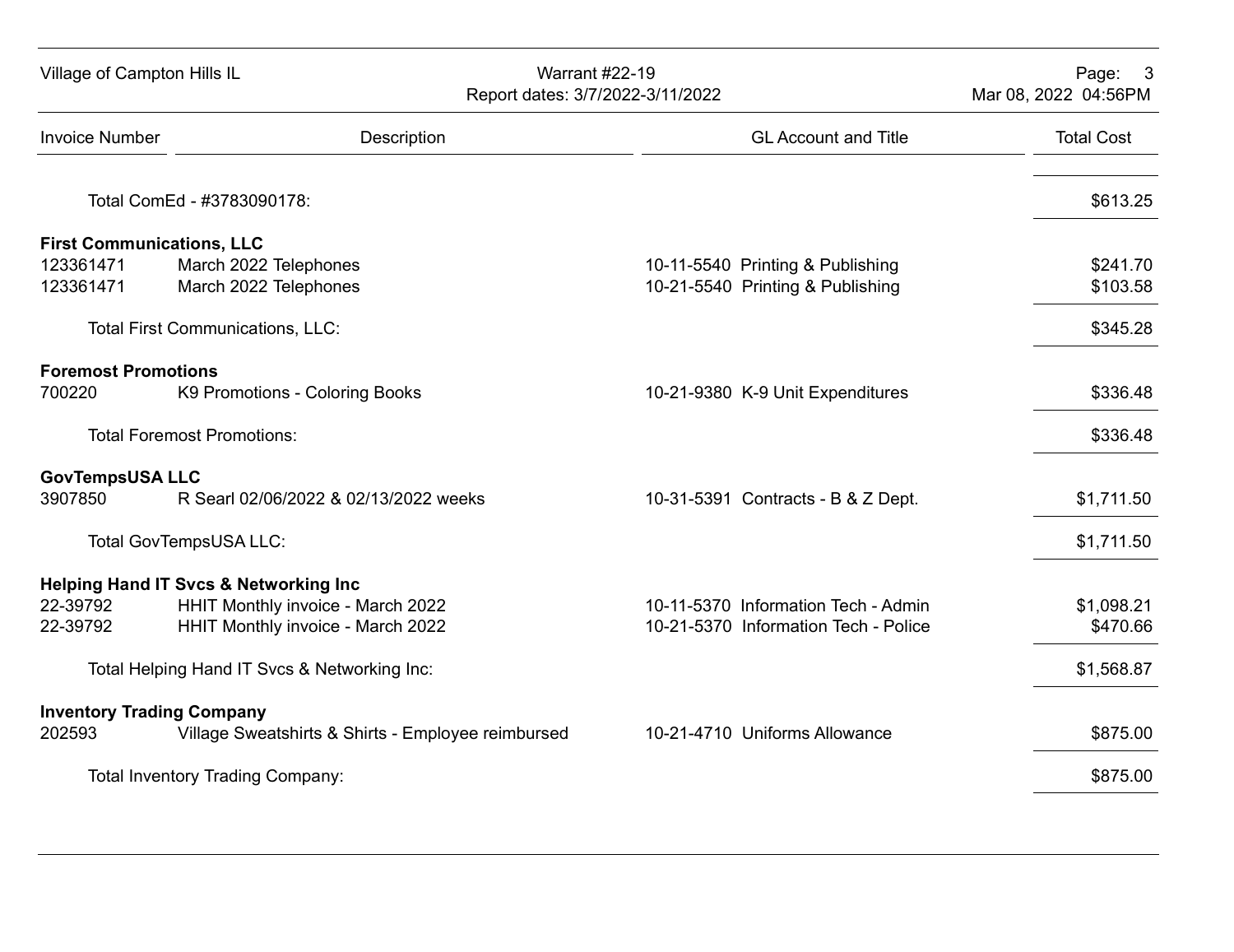| Village of Campton Hills IL                        |                                                                                                                                                                                         | <b>Warrant #22-19</b><br>Report dates: 3/7/2022-3/11/2022 |                                                                                                                                             | Page: 4<br>Mar 08, 2022 04:56PM                 |
|----------------------------------------------------|-----------------------------------------------------------------------------------------------------------------------------------------------------------------------------------------|-----------------------------------------------------------|---------------------------------------------------------------------------------------------------------------------------------------------|-------------------------------------------------|
| <b>Invoice Number</b>                              | Description                                                                                                                                                                             |                                                           | <b>GL Account and Title</b>                                                                                                                 | <b>Total Cost</b>                               |
| <b>IPPFA</b><br>03082022INV                        | <b>IPPFA Retirement Guides - Police Pension</b>                                                                                                                                         |                                                           | 10-21-5540 Printing & Publishing                                                                                                            | \$75.00                                         |
| <b>Total IPPFA:</b>                                |                                                                                                                                                                                         |                                                           |                                                                                                                                             | \$75.00                                         |
| <b>Laub Construction</b><br>21-0012-1<br>21-0012-1 | Temporary Sidewalk Repair - Village Hall<br>Temporary Sidewalk Repair - Village Hall                                                                                                    |                                                           | 10-11-5110 Building/Equip Maintenance<br>10-21-5110 Maint Svc-Building                                                                      | \$350.00<br>\$150.00                            |
|                                                    | <b>Total Laub Construction:</b>                                                                                                                                                         |                                                           |                                                                                                                                             | \$500.00                                        |
| <b>INV-0429</b>                                    | <b>Law Enforcement Training LLC.</b><br><b>CourtSmart Publication access - case laws</b>                                                                                                |                                                           | 10-21-5610 Dues and Subscriptions                                                                                                           | \$900.00                                        |
|                                                    | <b>Total Law Enforcement Training LLC.:</b>                                                                                                                                             |                                                           |                                                                                                                                             | \$900.00                                        |
| <b>Montana &amp; Welch LLC</b>                     |                                                                                                                                                                                         |                                                           |                                                                                                                                             |                                                 |
| 14302<br>14302<br>14302<br>14302                   | General Legal Services - December 2021<br>Adjudication Related Legal Fees - December 2021<br>Liquor License Legal Issues - December 2021<br>Escrow Related Legal Issues - December 2021 |                                                           | 10-01-5330 General Legal Service<br>10-31-5330 Legal Services<br>10-01-5330 General Legal Service<br>10-00-2549 Escrow - Larsen/County Wide | \$2,625.00<br>\$1,575.00<br>\$700.00<br>\$43.75 |
|                                                    | Total Montana & Welch LLC:                                                                                                                                                              |                                                           |                                                                                                                                             | \$4,943.75                                      |
| <b>Nicor</b><br>03032022INV<br>03032022INV         | 02/01/2022 to 03/02/2022 Gas<br>02/01/2022 to 03/02/2022 Gas                                                                                                                            | 10-11-5710 Utilities<br>10-21-5710 Utilities              |                                                                                                                                             | \$226.78<br>\$97.19                             |
| <b>Total Nicor:</b>                                |                                                                                                                                                                                         |                                                           |                                                                                                                                             | \$323.97                                        |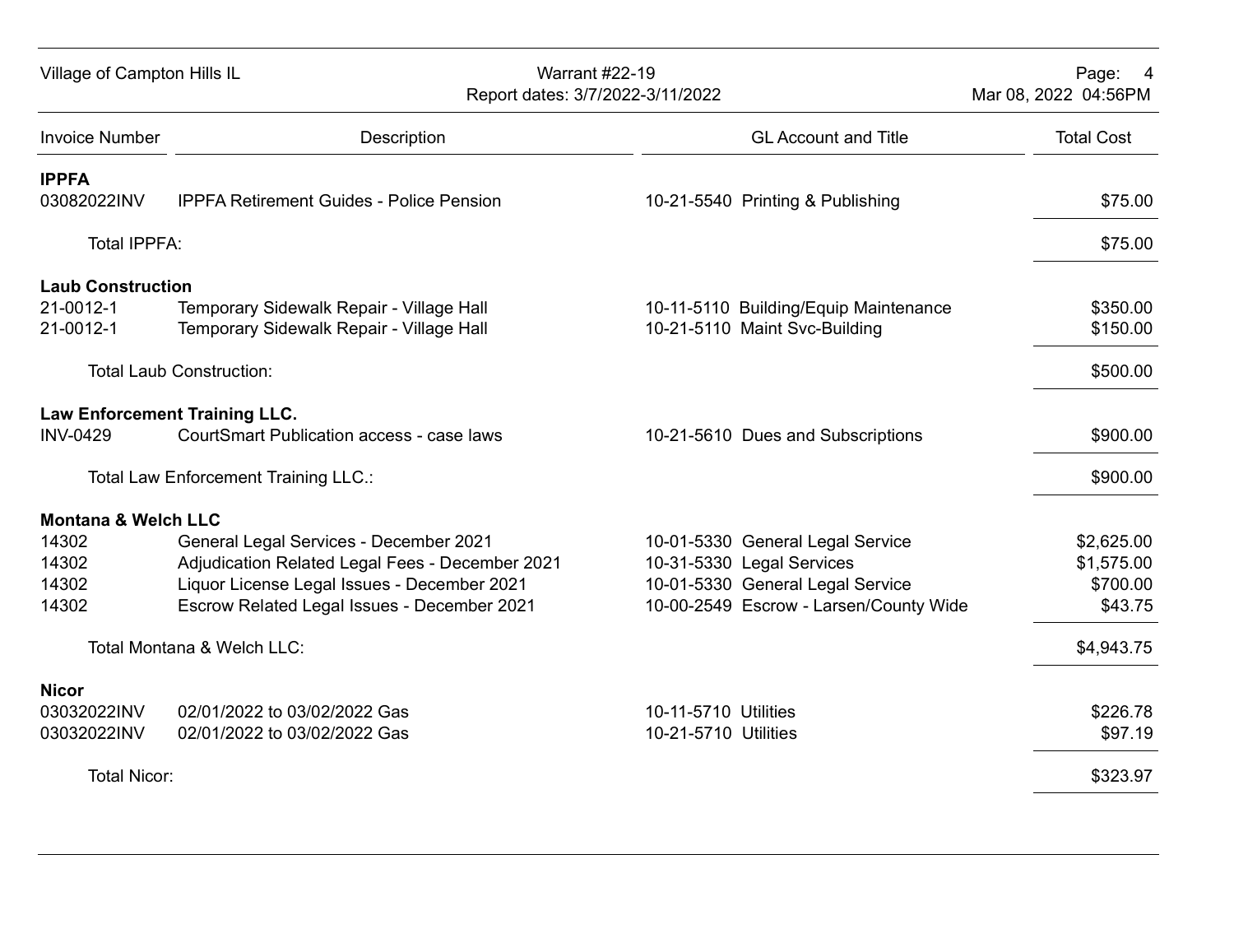| Village of Campton Hills IL<br><b>Warrant #22-19</b><br>Report dates: 3/7/2022-3/11/2022 |                                                                                                                                                 |                                                              | Page: 5<br>Mar 08, 2022 04:56PM |
|------------------------------------------------------------------------------------------|-------------------------------------------------------------------------------------------------------------------------------------------------|--------------------------------------------------------------|---------------------------------|
| <b>Invoice Number</b>                                                                    | Description                                                                                                                                     | <b>GL Account and Title</b>                                  | <b>Total Cost</b>               |
| <b>Studio 222 Architects</b><br>2022-0022                                                | PROJECT #21042 - Design of Village Hall Renovation                                                                                              | 20-00-5010 Village Hall Improvements                         | \$1,530.00                      |
|                                                                                          | Total Studio 222 Architects:                                                                                                                    |                                                              | \$1,530.00                      |
| 110836                                                                                   | <b>Traffic Control &amp; Protection Inc.</b><br>Signs installed at Rt. 47 & McDonald Road - Excessive E 14-00-5720 Misc. Road & Bridge Projects |                                                              | \$1,499.40                      |
|                                                                                          | Total Traffic Control & Protection Inc.:                                                                                                        |                                                              | \$1,499.40                      |
| <b>Trailside Auto Repair Inc</b><br>17309<br>17314                                       | Squad #10 - Oil Change and Flat Tire Repair<br>Squad #13 - Oil Change                                                                           | 10-21-5130 Maint Svc-Vehicle<br>10-21-5130 Maint Svc-Vehicle | \$45.71<br>\$50.62              |
|                                                                                          | Total Trailside Auto Repair Inc:                                                                                                                |                                                              | \$96.33                         |
| Verizon<br>9900122161                                                                    | 01/22/2022 to 02/21/2022 Cell phone Service                                                                                                     | 10-21-5520 Telephone                                         | \$212.07                        |
| Total Verizon:                                                                           |                                                                                                                                                 |                                                              | \$212.07                        |
| <b>Grand Totals:</b>                                                                     |                                                                                                                                                 |                                                              | \$41,803.61                     |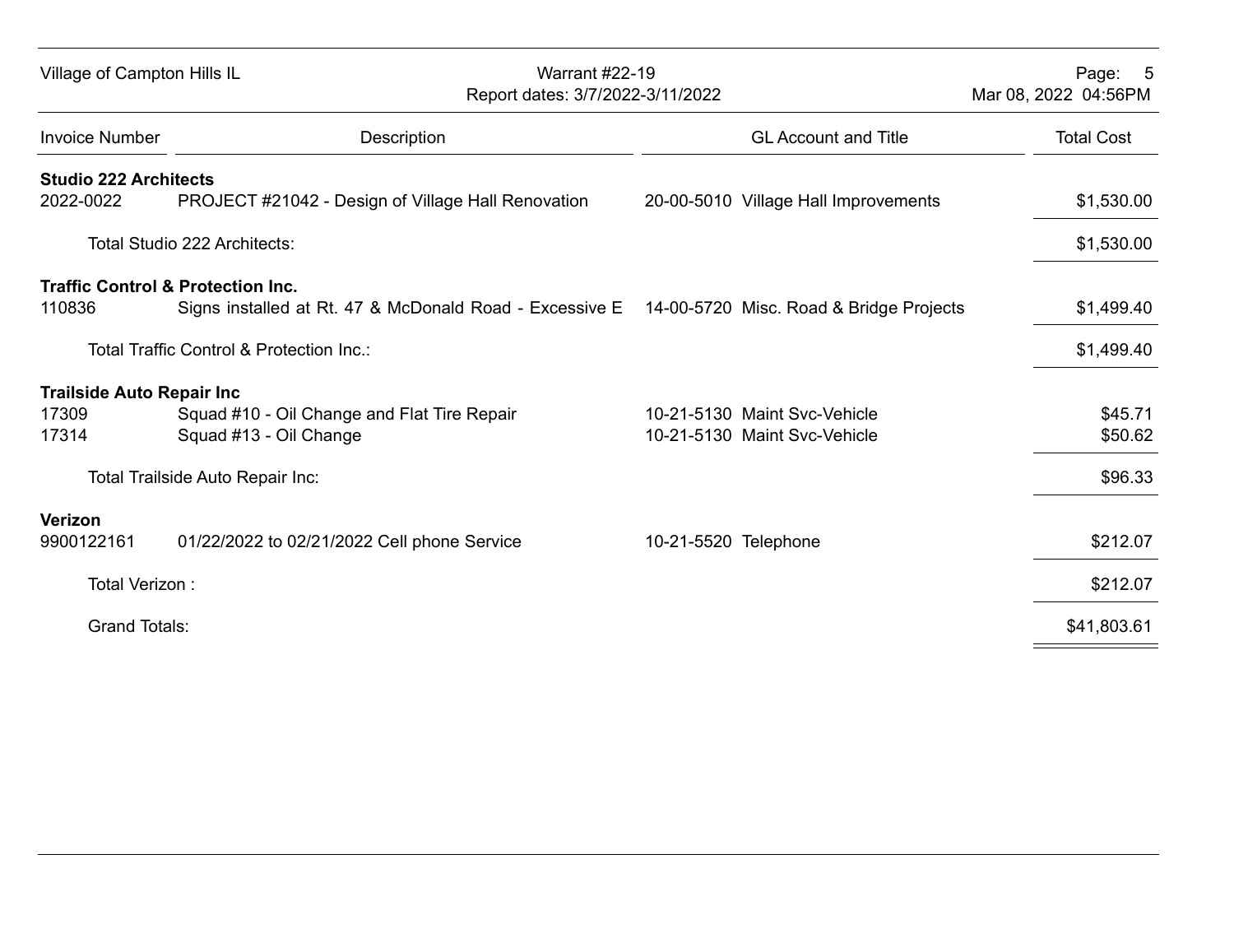| Village of Campton Hills IL                                                                     | <b>Warrant #22-19</b><br>Report dates: 3/7/2022-3/11/2022 |                                                                                                                                                                                                         | Page:<br>- 6<br>Mar 08, 2022 04:56PM                     |                   |
|-------------------------------------------------------------------------------------------------|-----------------------------------------------------------|---------------------------------------------------------------------------------------------------------------------------------------------------------------------------------------------------------|----------------------------------------------------------|-------------------|
| <b>Invoice Number</b>                                                                           |                                                           | Description<br><b>GL Account and Title</b>                                                                                                                                                              |                                                          | <b>Total Cost</b> |
|                                                                                                 |                                                           | Payroll Costs for the 03/04/2022 Pay Check Date                                                                                                                                                         |                                                          |                   |
| <b>Payroll - Salaries Costs</b>                                                                 |                                                           | <b>Other Paid Benefits</b>                                                                                                                                                                              |                                                          |                   |
| Administration & Zoning<br><b>Elected Officials</b><br>Police - Full Time<br>Police - Part Time | \$11,534.75<br>\$0.00<br>\$25,852.20<br>\$6,852.58        | <b>IMRF - Employer Portion - monthly</b><br><b>IPBC - Employer Portion - monthly</b><br>Police Pension - Employer Portion<br>FICA, Medicare & Other Liabilities<br><b>AFLAC - Employee Paid Benefit</b> | \$0.00<br>\$0.00<br>\$5,928.35<br>\$2,173.97<br>\$958.58 |                   |
| <b>Total Payroll</b>                                                                            | \$44,239.53                                               | Total Employer & Employee Paid Benefits                                                                                                                                                                 | \$22,491.47                                              |                   |

Village President \_\_\_\_\_\_\_\_\_\_\_\_\_\_\_\_\_\_\_\_\_\_\_\_\_\_\_\_\_\_\_\_\_\_\_\_\_\_\_\_\_\_\_\_\_\_\_\_\_\_\_\_

I CERTIFY THAT THIS WARRANT AS LISTED AND APPROVED BY THE VILLAGE PRESIDENT WERE DULY AUTHORIZED FOR PAYMENT BY THE BOARD OF TRUSTEES OF THE VILLAGE OF CAMPTON HILLS.

Village Clerk \_\_\_\_\_\_\_\_\_\_\_\_\_\_\_\_\_\_\_\_\_\_\_\_\_\_\_\_\_\_\_\_\_\_\_\_\_\_\_\_\_\_\_\_\_\_\_\_\_\_\_\_\_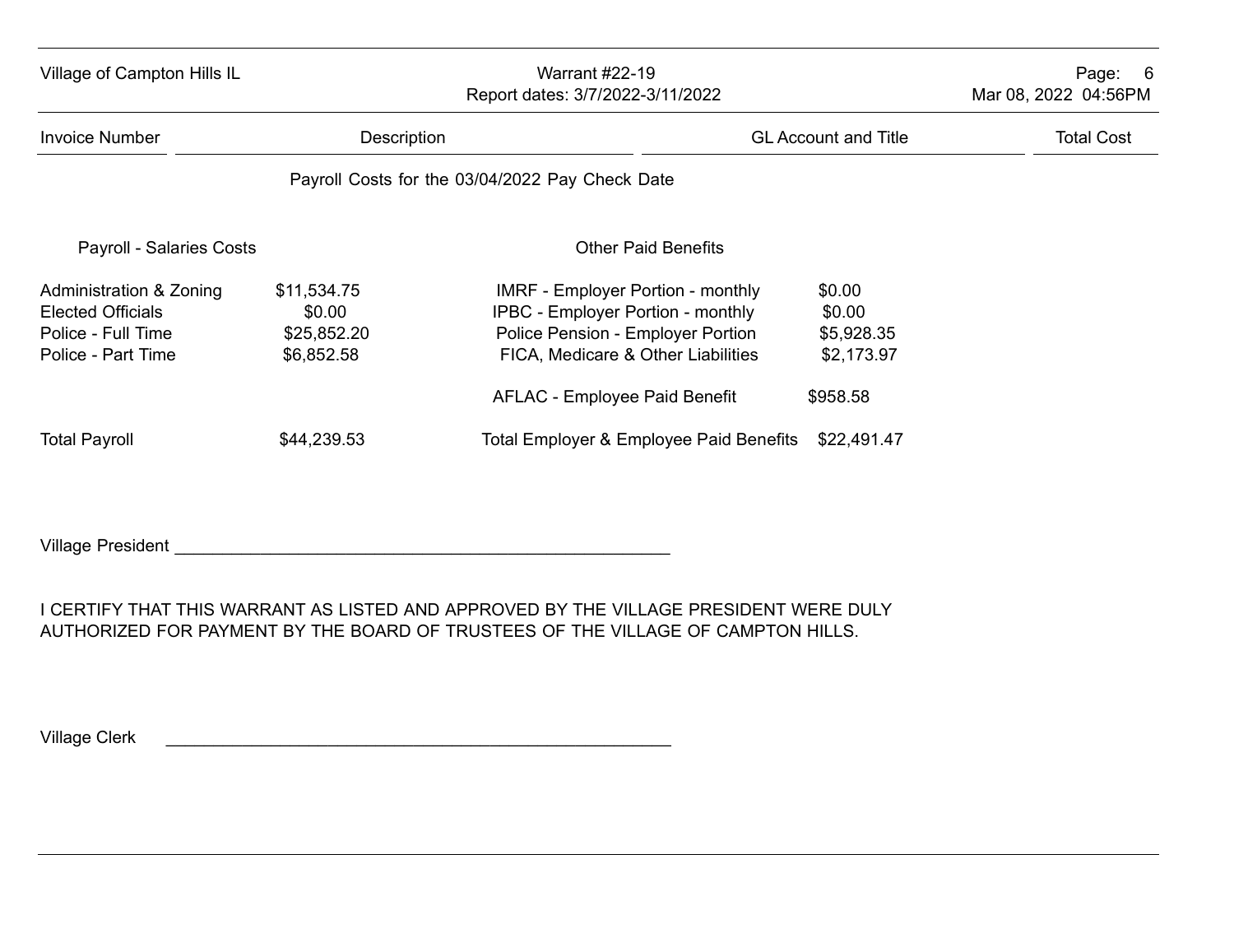# **A RESOLUTION AUTHORIZING THE EXECUTION OF AN AGREEMENT BETWEEN THE VILLAGE OF CAMPTON HILLS, KANE COUNTY, ILLINOIS AND HR GREEN, INC. FOR 2022 MFT PROGRAM RELATED SERVICES**

**WHEREAS**, the Village of Campton Hills, Kane County, Illinois (the *"Village"*) is a duly organized and existing municipal corporation created under the provisions of the laws of the State of Illinois and under the provisions of the Illinois Municipal Code, as from time to time supplemented and amended; and

**WHEREAS**, the Village and HR Green, Inc. desire to execute a professional services agreement for 2022 MFT Program Related Services including preliminary engineering and limited construction assistance (the "*Agreement*"); and

**WHEREAS**, the Village has a satisfactory relationship with HR Green, Inc.; and

**WHEREAS**, the Village President and Board of Trustees of the Village of Campton Hills (the *"Corporate Authorities"*) deem it advisable and in the best interest of the health, safety and welfare of the residents of the Village to enter into the Agreement.

**NOW, THEREFORE, BE IT ORDAINED** by the President and Board of Trustees of

the Village of Campton Hills, Kane County, Illinois, as follows

**Section 1**. That the above recitals and legislative findings are found to be true and correct and are hereby incorporated herein and made a part hereof, as if fully set forth in their entirety.

**Section 2**. The Agreement by and between the Village and HR Green, which is attached hereto and made a part hereof as Exhibit A, is hereby approved in substantially the form presented to the Village Board with such necessary non-material changes as may be authorized by the Village President, the execution thereof to constitute the approval by the Village of any and all changes or